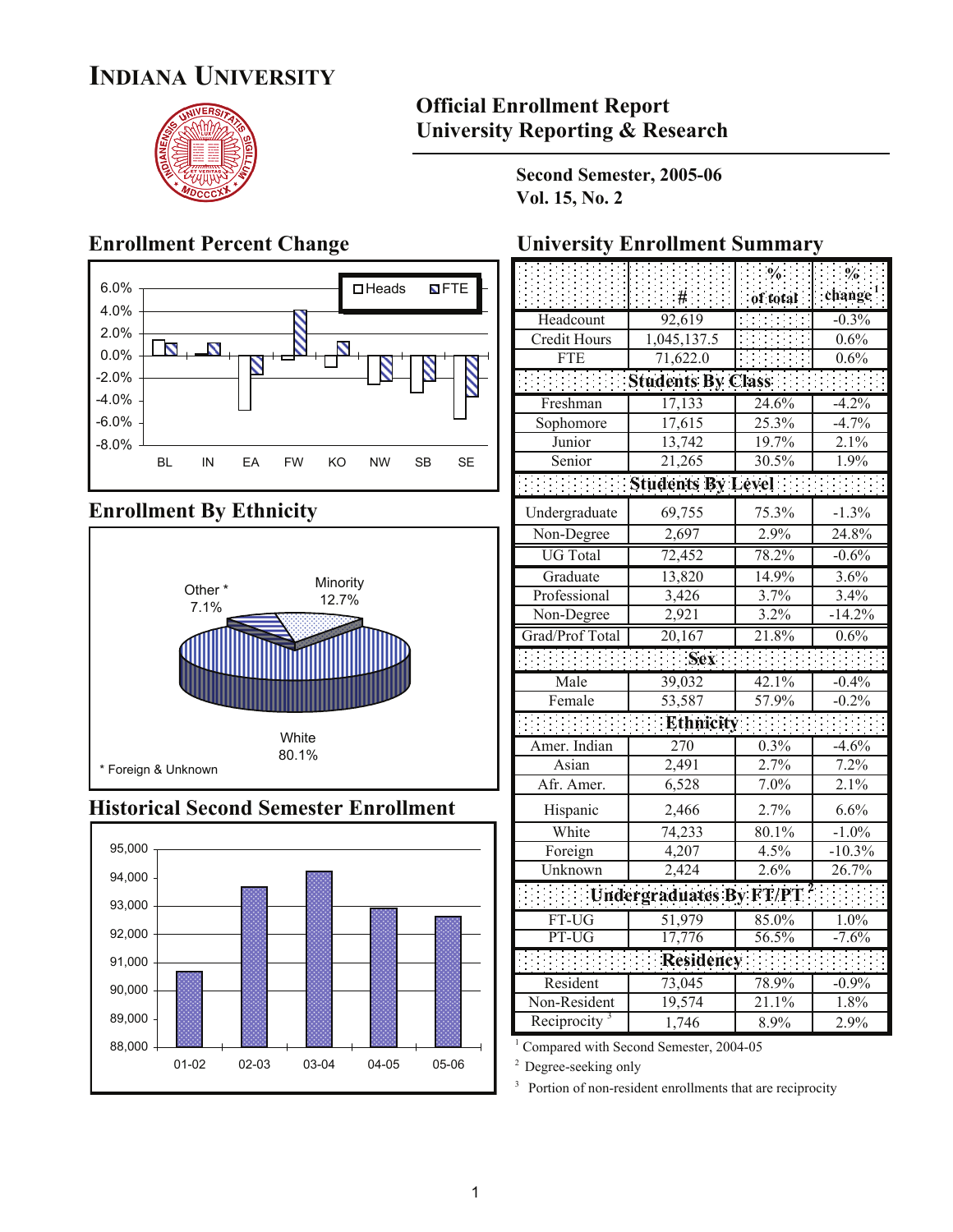# **Campus Enrollment Summary**

| Dy Heaucount, Creatt Hours, and PTE |           |          |          |           |                     |          |            |          |          |  |
|-------------------------------------|-----------|----------|----------|-----------|---------------------|----------|------------|----------|----------|--|
|                                     | Headcount |          |          |           | <b>Credit Hours</b> |          | <b>FTE</b> |          |          |  |
|                                     |           |          |          |           |                     |          |            |          |          |  |
|                                     | #         | of total | change   | #         | of total   change   |          | #          | of total | change   |  |
| BL                                  | 36,200    | 39.1%    | $1.4\%$  | 473,301.0 | 45.3%               | $1.0\%$  | 32,592.1   | $45.5\%$ | 1.1%     |  |
| $\mathbf{I}$ N                      | 28,193    | $30.4\%$ | $0.2\%$  | 298,704.5 | 28.6%               | $1.2\%$  | 20,526.9   | 28.7%    | 1.2%     |  |
| EA.                                 | 2,224     | $2.4\%$  | $-4.9%$  | 22,294.5  | 2.1%                | $-1.7\%$ | 1,490.3    | 2.1%     | $-1.7%$  |  |
| FW                                  | 6,074     | $6.6\%$  | $-0.4\%$ | 60,991.0  | 5.8%                | 4.1%     | 4,113.4    | $5.7\%$  | $4.1\%$  |  |
| KO.                                 | 2,751     | $3.0\%$  | $-1.0\%$ | 26,695.0  | 2.6%                | $1.2\%$  | 1,795.6    | 2.5%     | 1.2%     |  |
| <b>NW</b>                           | 4,736     | $5.1\%$  | $-2.6\%$ | 44,685.0  | 4.3%                | $-2.2\%$ | 3,035.3    | 4.2%     | $-2.2%$  |  |
| <b>SB</b>                           | 6,771     | $7.3\%$  | $-3.3\%$ | 63,498.0  | 6.1%                | $-2.2\%$ | 4,340.0    | 6.1%     | $-2.3\%$ |  |
| <b>SE</b>                           | 5,670     | $6.1\%$  | $-5.6\%$ | 54,968.5  | 5.3%                | $-3.7\%$ | 3,728.5    | $5.2\%$  | $-3.7\%$ |  |

#### **By Headcount, Credit Hours, and FTE**

#### **Historical Second Semester Enrollment**





## **By Undergraduate Enrollment Status By Residency**

|                        | $\parallel$ Full-Time UG |          | Part-Time UG |           |        | Resident |                      | <b>Non-Resident</b> |                  |          |  |
|------------------------|--------------------------|----------|--------------|-----------|--------|----------|----------------------|---------------------|------------------|----------|--|
|                        | #                        | change   | #            | change    | #      | of total | change $\parallel$ # |                     | of total $\vert$ | change   |  |
| BL.                    | 25.594                   | $0.5\%$  | 1.766        | $-7.0\%$  | 21,603 | 29.6%    | 1.4%                 | 14,597              | 74.6%            | 1.4%     |  |
| IN                     | 12.187                   | $0.6\%$  | 6,653        | $-8.1\%$  | 25,771 | 35.3%    | $-0.1\%$             | 2,422               | 12.4%            | $3.9\%$  |  |
| EA                     | 1,233                    | 2.1%     | 789          | $-12.5%$  | 1.937  | 2.7%     | $-6.7\%$             | 287                 | 1.5%             | $9.1\%$  |  |
| $\pmb{F}\pmb{W}$       | 3,375                    | 12.7%    | 1.995        | $-13.2\%$ | 5,834  | $8.0\%$  | 0.4%                 | 240                 | 1.2%             | $-15.8%$ |  |
| KO                     | 1,371                    | 3.1%     | 970          | $-6.8%$   | 2,724  | 3.7%     | $-1.1\%$             | 27                  | $0.1\%$          | $3.8\%$  |  |
| $\mathbf{N}\mathbf{W}$ | 2.162                    | $-4.2\%$ | 1,683        | 1.7%      | 4.674  | $6.4\%$  | $-2.8\%$             | 62                  | $0.3\%$          | 17.0%    |  |
| SB                     | 3,134                    | $-0.3\%$ | 2,171        | $-2.8%$   | 6,361  | 8.7%     | $-3.9\%$             | 410                 | 2.1%             | 7.6%     |  |
| SE                     | 2,923                    | $-1.1\%$ | 1.749        | $-11.2%$  | 4,141  | 5.7%     | $-8.2\%$             | 1,529               | 7.8%             | 2.3%     |  |

*FW - IU Students Only*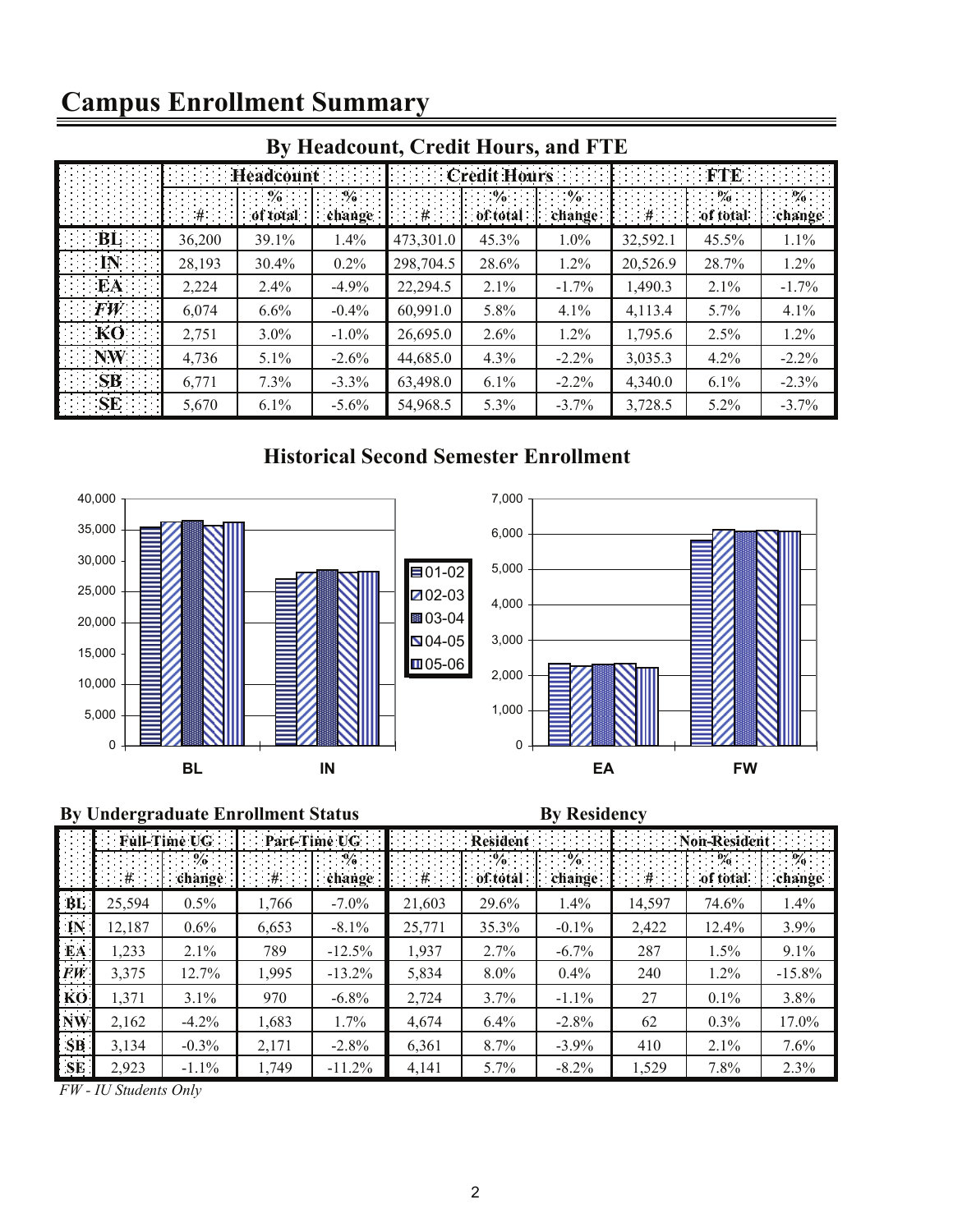|                         | <b>First Freshman Fig. 1999</b> |               |               |       |       |                         |       |               |          |                           |               |          |
|-------------------------|---------------------------------|---------------|---------------|-------|-------|-------------------------|-------|---------------|----------|---------------------------|---------------|----------|
|                         |                                 | $\frac{0}{0}$ | $\frac{0}{2}$ |       |       | $\frac{6}{10}$          |       | $\frac{9}{6}$ |          |                           | $\frac{9}{6}$ | $\%$     |
|                         | #                               | of total      | change        | # 1   |       | of total $ $ change $ $ | #     | of total      | change   | $\mathbf{1}$ $\mathbf{1}$ | of total      | change / |
| <b>BL</b>               | 6,045                           | 22.1%         | $0\%$         | 6,190 | 22.6% | $-1.7\%$                | 6,156 | 22.5%         | $-3.7\%$ | 8,969                     | 32.8%         | $-0.5%$  |
| $\overline{\mathbb{N}}$ | 4,107                           | 21.8%         | $-10.5%$      | 4,878 | 25.9% | $-8.7\%$                | 3,649 | 19.4%         | 7.1%     | 6,206                     | 32.9%         | 3.1%     |
| EA .                    | 662                             | 32.7%         | $-10.3%$      | 588   | 29.1% | $-10.8\%$               | 314   | 15.5%         | 7.5%     | 458                       | 22.7%         | 8.8%     |
| $\overline{FW}$         | .790                            | 29.5%         | $-7.6%$       | 1,376 | 22.7% | 2.2%                    | 817   | 13.5%         | 14.7%    | 1,387                     | 22.8%         | 6.9%     |
| K <sub>0</sub>          | 719                             | 26.1%         | $-11.9%$      | 793   | 28.8% | $-2.7\%$                | 336   | 12.2%         | 19.6%    | 493                       | 17.9%         | 7.4%     |
| <b>NW</b>               | 1,180                           | 24.9%         | $-9.2\%$      | ,209  | 25.5% | $-2.6%$                 | 562   | 11.9%         | 10.6%    | 894                       | 18.9%         | 3.6%     |
| $\overline{\text{SB}}$  | .548                            | 22.9%         | $-1.6\%$      | .383  | 20.4% | $-4.0\%$                | 918   | 13.6%         | 1.1%     | l.456                     | 21.5%         | $-0.1\%$ |
| SE.                     | ,082                            | 19.1%         | $-16.0\%$     | .198  | 21.1% | $-10.3\%$               | 990   | 17.5%         | 2.8%     | ,402                      | 24.7%         | 4.6%     |

**By Undergraduate Class Standing**

## **Historical Second Semester Enrollment**



#### **Graduate and Professional Enrollment**

|                        | Graduate |         |          | <b>Professional</b> |       |        | <b>Male</b> |               |               | Female |          |          |
|------------------------|----------|---------|----------|---------------------|-------|--------|-------------|---------------|---------------|--------|----------|----------|
|                        |          |         |          |                     |       | $\%$   |             | $\frac{0}{0}$ | $\frac{0}{0}$ |        | $\%$     |          |
|                        | #        |         | change   | #                   |       | change |             | of total      | change        | #      | of total | change   |
| BL                     | 6,601    | 47.8%   | $1.4\%$  | 948                 | 27.7% | 3.6%   | 17,322      | 44.4%         | $0.3\%$       | 18,878 | 35.2%    | 2.4%     |
| $\overline{IN}$        | 4,835    | 35.0%   | 12.3%    | 2,478               | 72.3% | 3.4%   | 11,787      | 30.2%         | $-0.6\%$      | 16,406 | 30.6%    | 0.8%     |
| $E_A$                  | $\theta$ | $0.0\%$ | n/a      |                     |       |        | 686         | 1.8%          | $-3.1\%$      | 1,538  | 2.9%     | $-5.6\%$ |
| $\boxed{FW}$           | 478      | 3.5%    | $-10.5%$ |                     |       |        | 2,445       | 6.3%          | 1.1%          | 3,629  | $6.8\%$  | $-1.3%$  |
| K <sub>O</sub>         | 78       | 0.6%    | 1.3%     |                     |       |        | 841         | $2.2\%$       | 6.7%          | 1,910  | $3.6\%$  | $-4.1\%$ |
| $\overline{\text{NW}}$ | 399      | 2.9%    | $-1.5\%$ |                     |       |        | 1,399       | 3.6%          | $-3.4\%$      | 3,337  | $6.2\%$  | $-2.2\%$ |
| SB                     | 801      | 5.8%    | $-7.2\%$ |                     |       |        | 2.497       | 6.4%          | $0.2\%$       | 4,274  | $8.0\%$  | $-5.2\%$ |
| SE                     | 628      | 4.5%    | $-2.6\%$ |                     |       |        | 2,055       | 5.3%          | $-7.5%$       | 3,615  | 6.7%     | $-4.5%$  |

*FW - IU Students Only*